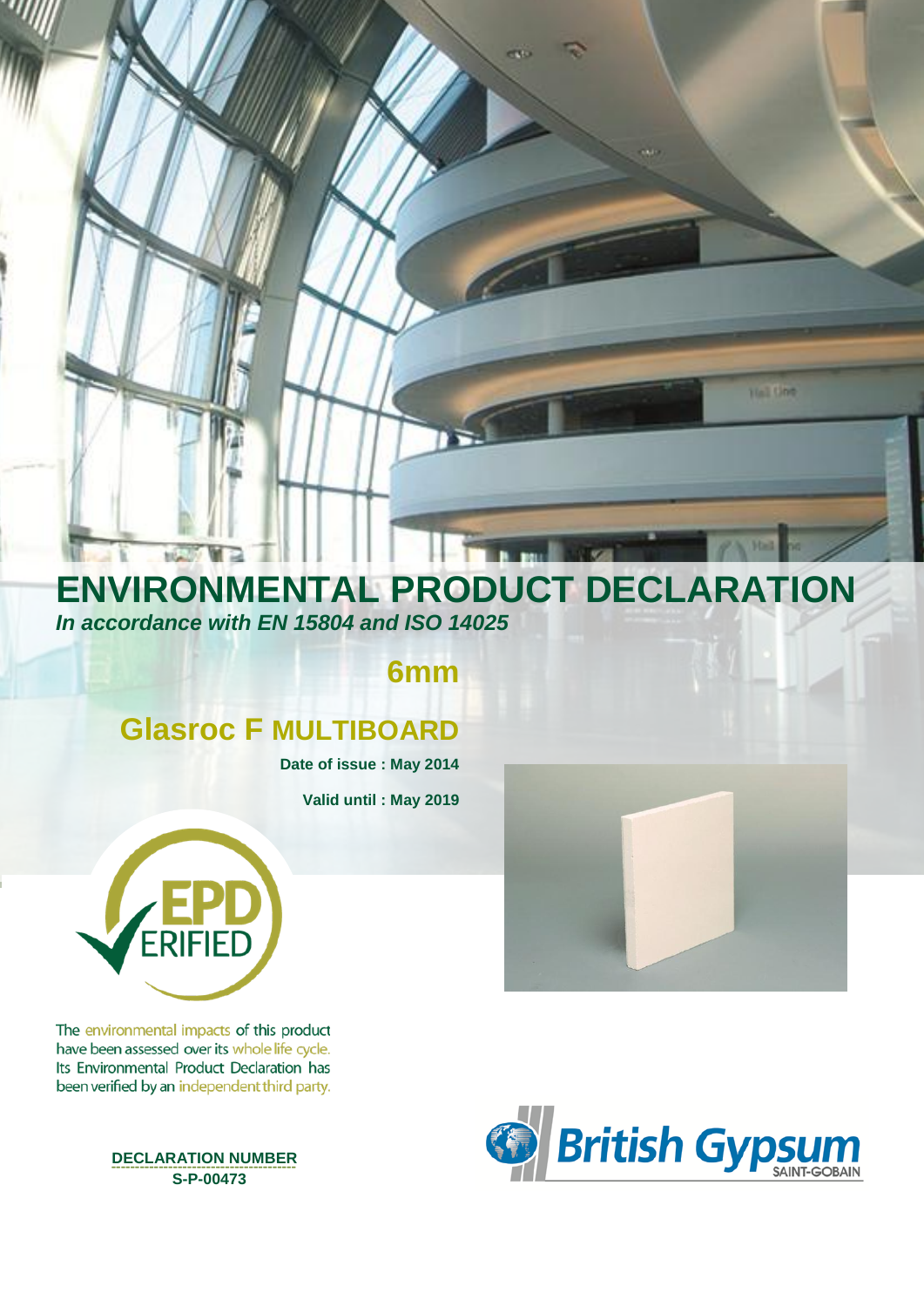## **1. General information**

### **Manufacturer: BPB United Kingdom Limited trading as British Gypsum**

**Programme used:** The International EPD® System. For more information see www.environdec.com

#### **EPD registration number/declaration number:** S-P-00473

**PCR identification:** EN 15804 as the core PCR + InstitutBauen und Umwelt e.V. PCR Guidance-Texts for Building-Related Products and Services, Part B: Requirements on the EPD for Plasterboard version 1.5. And with reference to The International EPD® System PCR 2012:01 version 1.2 for Construction Products and CPC 54 construction services.

**Product / product family name and manufacturer represented:** 6mm Glasroc F MULTIBOARD

**Declaration issued:** May 2014**, valid until:** May 2019

**Owner of the declaration:** BPB United Kingdom Limited trading as British Gypsum, Saint-Gobain House, Binley Business Park, Coventry. CV3 2TT

**EPD Prepared by**: Rachel Morris, LCA Analyst, British Gypsum

**Scope:** The LCA is based on 2012 production data for one site in the United Kingdom for 6 mm Glasroc F MULTIBOARD for use in Great Britain. The production site Sherburn-in-Elmet, North Yorkshire. This EPD covers information modules A1 to C4 (cradle to grave) as defined in EN 15804:2012.

The declared unit is 1m<sup>2</sup> of 6mm thick Glasroc F MULTIBOARD. The assumed density is 1006.7 kg/m<sup>3</sup>  $(6.04 \text{ kg/m}^2)$  of 6mm MULTIBOARD.

EPD of construction products may not be comparable if they do not comply with EN15804.



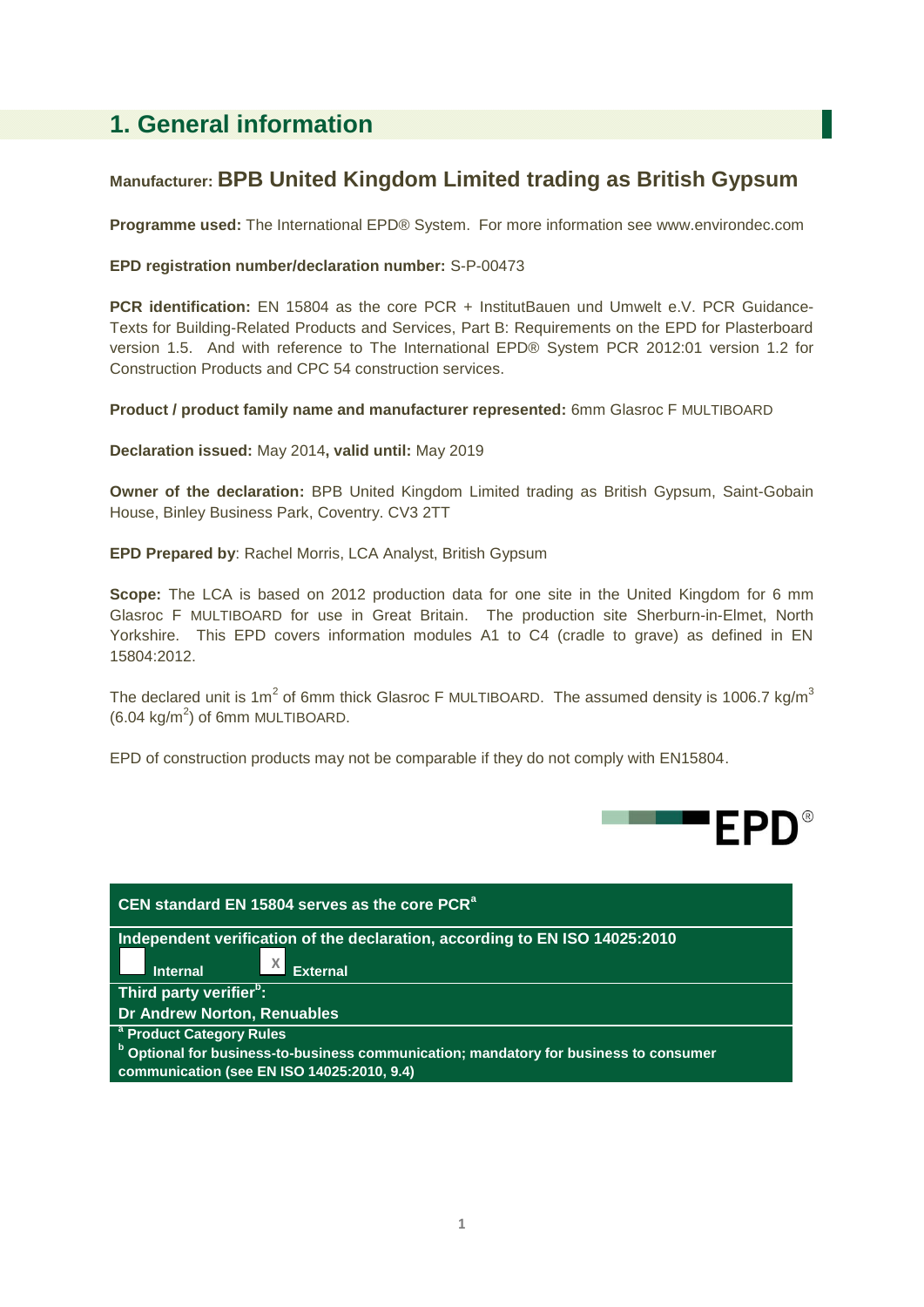## **2. Product description**

#### **2.1 Product description**

Glasroc F MULTIBOARD consists of gypsum incorporating a tissue of glass fibre immediately below the surface of the board. The core is reinforced with glass fibre rovings. Glasroc F MULTIBOARD is a specialist board product and comes with the option of either tapered edge or square edge on the long edges and has short edges sawn straight. This specialist board is one of the products within our specialist board range that is certified to BES 6001 achieving a rating of 'Very Good'.

#### **2.2 Application**

Specialist boards have been developed for demanding applications calling for high levels of combined fire, moisture and impact resistance. The unique properties of this exceptionally fine-surfaced, nonpaper faced gypsum board provide solutions for a range of applications, from frameless encasement of steelwork for advanced fire protection, thermal insulation of semi-exposed soffits and the lining of steel-framed walls in industrial buildings, to the creation of aesthetically inspiring curved structures.

Glasroc F MULTIBOARD is suitable for constructing all forms of partition and ceilings, including curved applications, giving high levels of fire and impact protection. It also offers increased levels of moisture performance. It can be used in semi-exposed situations such as eaves, canopies and carport underlinings.

#### **2.3 Technical data**

Glasroc F MULTIBOARD conforms to EN 15283-1 Gypsum boards with fibrous reinforcement – Definitions, requirements and test methods.

Type GM: Gypsum boards with mat reinforcement.

Type F: Gypsum boards with mat reinforcement with improved core adhesion at high temperature.

Type H1: Gypsum boards with mat reinforcement with reduced water absorption rate.

BBA approved (No 90/2541).

| <b>EN CLASSIFICATION</b>                     | GM-F<br>GM-H1                                                                                   |
|----------------------------------------------|-------------------------------------------------------------------------------------------------|
| <b>NOMINAL DENSITY</b>                       | The assumed density is 1006.7 kg/m <sup>3</sup> (6.04 kg/m <sup>2</sup> ) of<br>6mm MULTIBOARD. |
| <b>THERMAL CONDUCTIVITY</b>                  | 0.30 W/mK                                                                                       |
| <b>SHEAR STRENGTH</b>                        | <b>NPD</b>                                                                                      |
| <b>WATER VAPOUR RESISTANCE</b>               | $10\mu$                                                                                         |
| <b>CLASS OF REACTION TO FIRE PERFORMANCE</b> | A <sub>1</sub>                                                                                  |

**Certifications:**

**ISO 9001:2008** Quality Management System **ISO 14001:2004** Environmental Management System **BES 6001:Issue 2** Responsible Sourcing of Construction Products **BS OHSAS 18001:2007** Occupational Health and Safety Management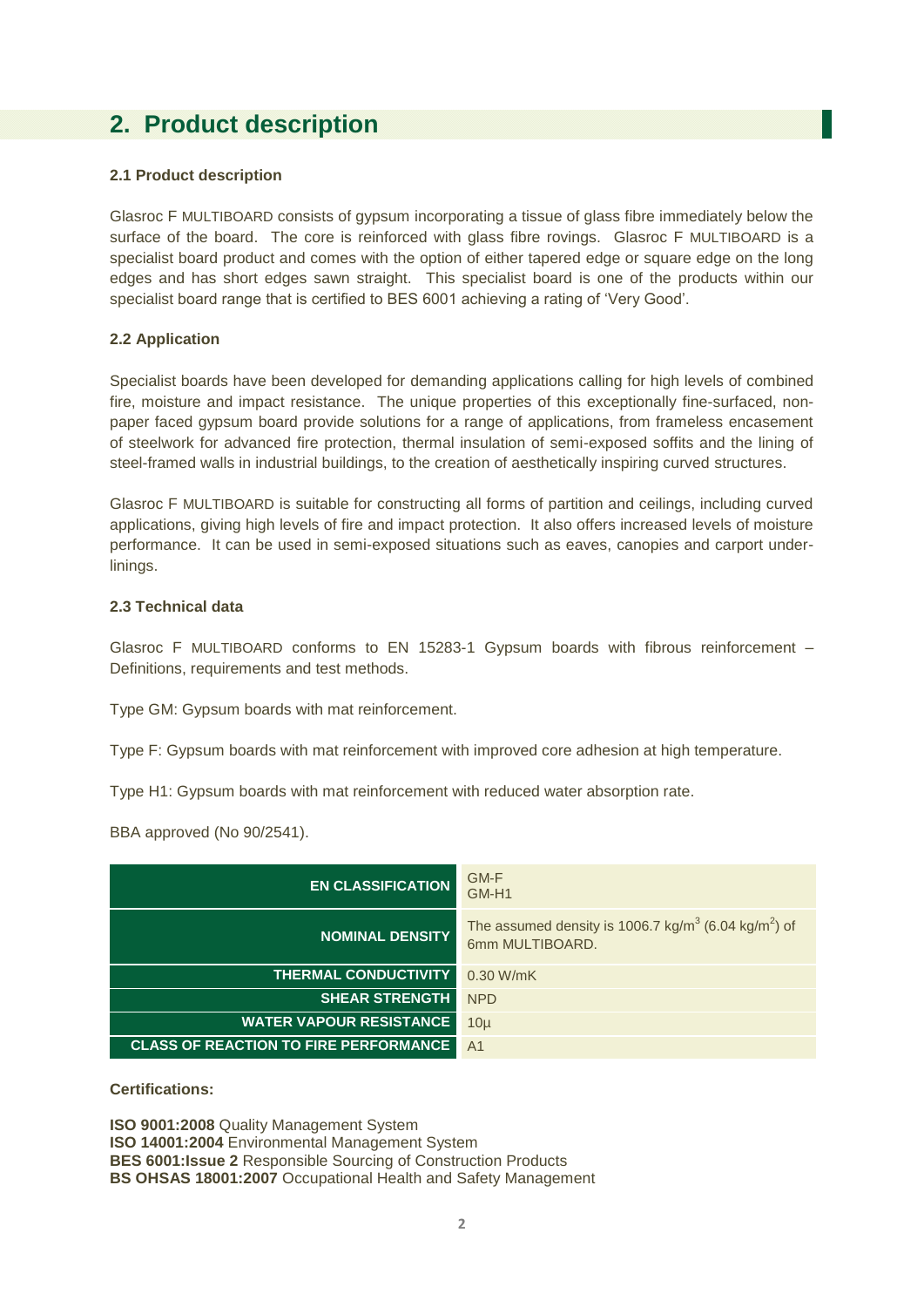#### **2.4 Placing on the market/Application rules**

Glasroc F MULTIBOARD conforms to EN 15283:2008 + A1:2009 Gypsum boards with fibrous reinforcement – Definitions, requirements and test methods. .

#### **2.5 Delivery status**

The EPD refers to 6mm thick Glasroc F MULTIBOARD

#### **2.6 Base materials/Ancillary materials**

| <b>PARAMETER</b>                                    | <b>PART</b>                         | <b>QUANTITY (kg/FU)</b> |
|-----------------------------------------------------|-------------------------------------|-------------------------|
| <b>GYPSUM</b>                                       | 94.8%                               | 5.73                    |
| <b>ADDITIVES</b>                                    | 5.2%                                | 0.31                    |
| <b>TOTAL</b>                                        | 100%                                | 6.04                    |
| <b>PACKAGING:</b><br><b>WOODEN PALLET</b>           | 0.261 $kg$ per m <sup>2</sup> board | 0.261                   |
| <b>AT INSTALLATION:</b><br><b>SCREWS</b>            | 11 per $m^2$ board                  | 0.015                   |
| <b>AT INSTALLATION:</b><br><b>JOINTING COMPOUND</b> | 0.35 $kg$ per m <sup>2</sup> board  | 0.35                    |
| <b>AT INSTALLATION:</b><br><b>JOINTING TAPE</b>     | 1.5m per $m2$ board                 | 0.00063                 |

6mm Glasroc F MULTIBOARD contains 94.8% gypsum in a blend of desulphurised gypsum (DSG) and scrap material. Recycled gypsum (DSG and scrap material) makes up 100% of the gypsum blend in 6mm Glasroc F MULTIBOARD.

No additives used are classed as substances of concern, but as proprietary information they are not listed specifically.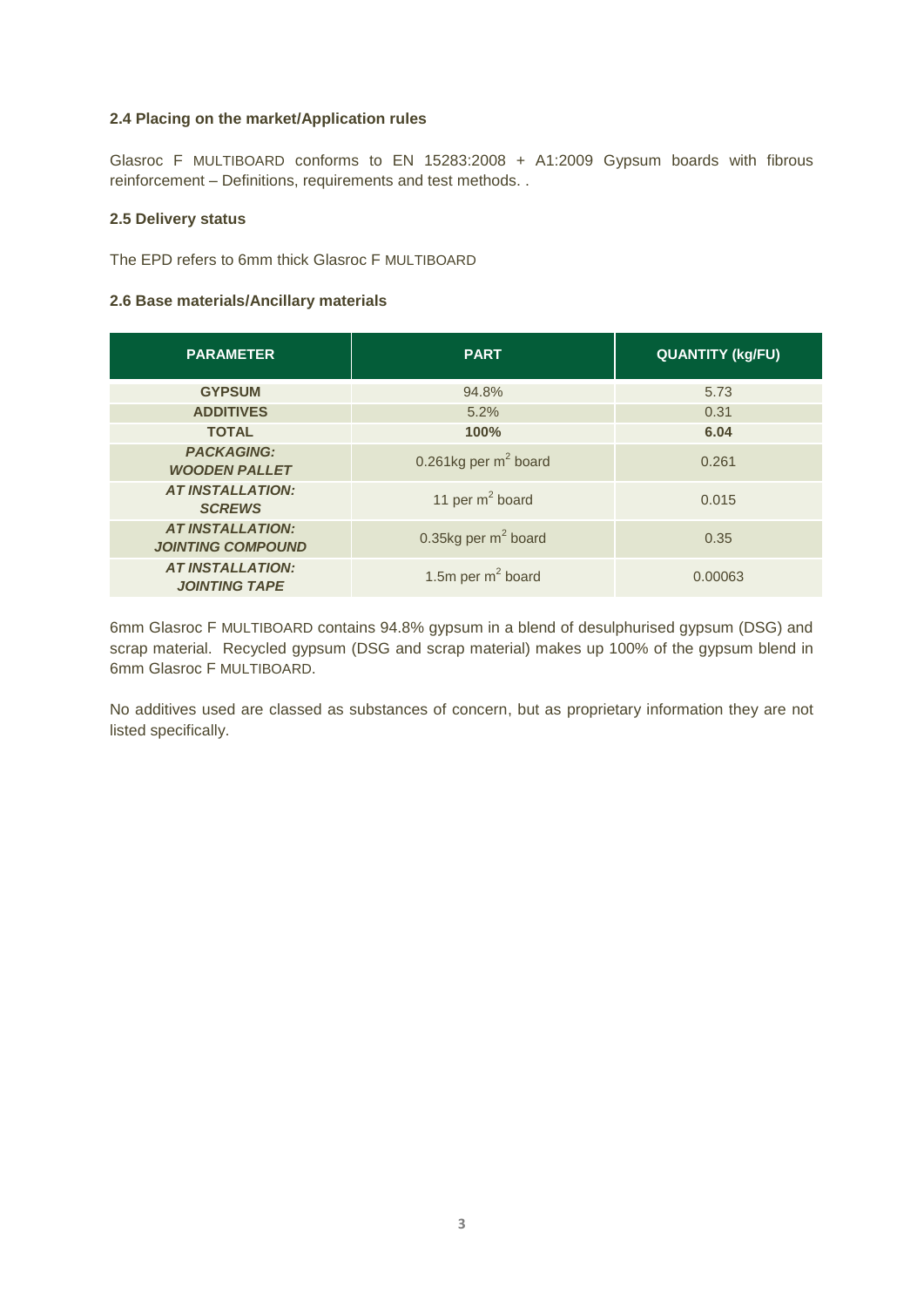#### **2.7 Manufacture**

6mm Glasroc F MULTIBOARD is manufactured using a continuous production process.



The initial materials are homogenously mixed to form a gypsum slurry that is spread via multiple hose outlets onto a glass fibre mat on a moving belt conveyor. A second glass fibre mat is fed onto the production line from above to form the glass reinforced board. The glass reinforced board continues along the production line where it is finished, dried, and cut to size.

British Gypsum plants are managed through ISO9001:2008 certified Quality Management Systems.

#### **2.8 Environment and health during manufacture**

At British Gypsum, Health and Safety is our core value. The Company's aim is always to be injuryfree. A target of zero accidents at work for employees, visitors and contractors is set by the business.

In all aspects of the Company's activities, the Health and Safety at Work Act and relevant Regulations and Codes of Practice are complied with. In addition there are a number of definitive Company Safety Procedures and together these determine the minimum standards expected by the Company. In order to achieve this, close co-operation with representatives of the relevant enforcement agencies is ensured.

British Gypsum plants are managed through BS OHSAS 18001:2007 Occupational Health and Safety Management Systems.To ensure that the Company's objectives are achieved, documented safety management systems are employed at each operational site and within the central functions. These include a systematic identification of hazards, assessment of the risks and the development of safe systems of work to eliminate or reduce any risks to an acceptable level. Audits and inspections are used to monitor standards of safety management, adherence to the law and company procedures.

British Gypsum plants are managed through ISO 14001:2004 certified Environmental Management Systems.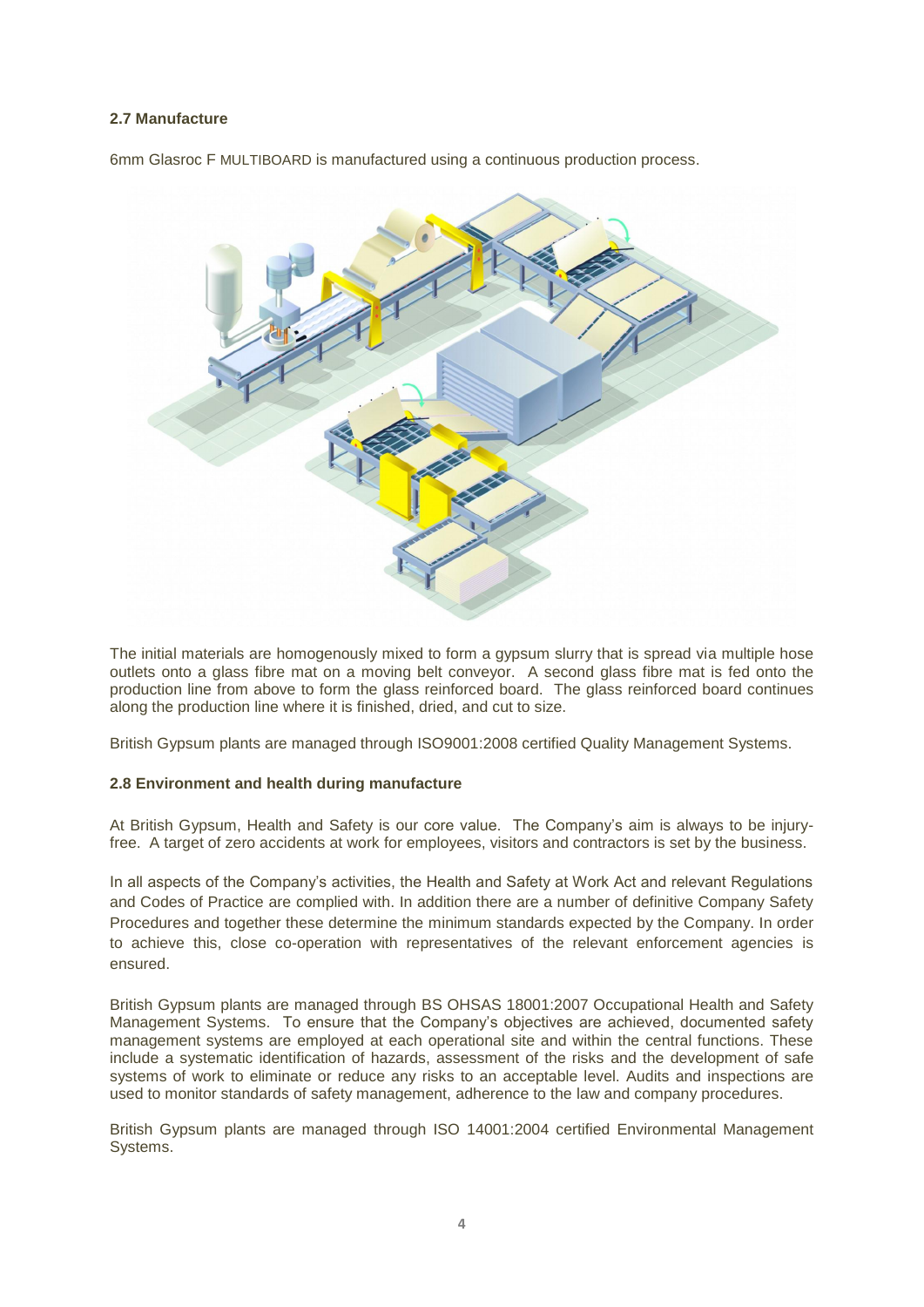British Gypsum has energy, water, waste and recycling targets: based on 2013 levels, by the end of 2014 a 1% reduction in the Energy Performance Index (carbon reduction) and a 5% reduction per tonne of product in water usage and waste creation are aimed for. A target of zero non-recovered waste by 2015 at production sites is also set by the business. Saint-Gobain launched a Group-wide Water Policy in 2011. The aim of the policy is to extract minimum resources and work towards 'zero discharge' of industrial process water in liquid form, while avoiding the creation of new impacts on other environments or stakeholders.

#### **2.9 Product processing/Installation**

#### **General**

It is important to observe appropriate health and safety legislation when working on site, i.e. personal protective clothing and equipment, etc. The following notes are intended as general guidance only. In practice, consideration must be given to design criteria requiring specific project solutions.

#### **Handling**

Manual off-loading of this product should be carried out with care to avoid unnecessary strain. For further information please refer to the Manual Handling section of the SITE BOOK or Manual Handling Guide, available to download from [http://www.british-gypsum.com](http://www.british-gypsum.com/)

#### **Cutting**

This product may be cut using a plasterboard saw or by scoring with a sharp knife and snapping the board over a straight edge. Holes for switch or socket boxes should be cut out before the boards are fixed using a utility saw or sharp knife. When cutting boards, power and hand tools should be used with care and in accordance with the manufacturers' recommendations. Power tools should only be used by people who have been instructed and trained to use them safely. Appropriate personal protective equipment should be used.

#### **Fixing**

Fix boards with decorative side out to receive joint treatment or a skim plaster finish. Lightly butt boards together. Never force boards into position. Install fixings not closer than 13mm from cut edges and 10mm from bound edges. Position cut edges to internal angles whenever possible, removing paper burrs with fine sandpaper. Stagger horizontal and vertical board joints between layers by a minimum of 600mm. Locate boards to the centre line of framing where this supports board edges or ends.

#### **2.10 Packaging**

Glasroc F MULTIBOARD is supplied on returnable 100% recyclable pallets. All pallets are FSC certified.

#### **2.11 Condition of use**

When installed in accordance with British Gypsum recommendations, Glasroc F MULTIBOARD maintains its mechanical and physical properties for its entire useful life. Direct contact with water should be avoided.

#### **2.12 Environment and health during use**

Glasroc F MULTIBOARD is an article and not classified according to CLP.

#### **2.13 Reference service life**

MULTIBOARD specialist board is expected to last the service life of a building (60 years), as documented in Code for Sustainable Homes.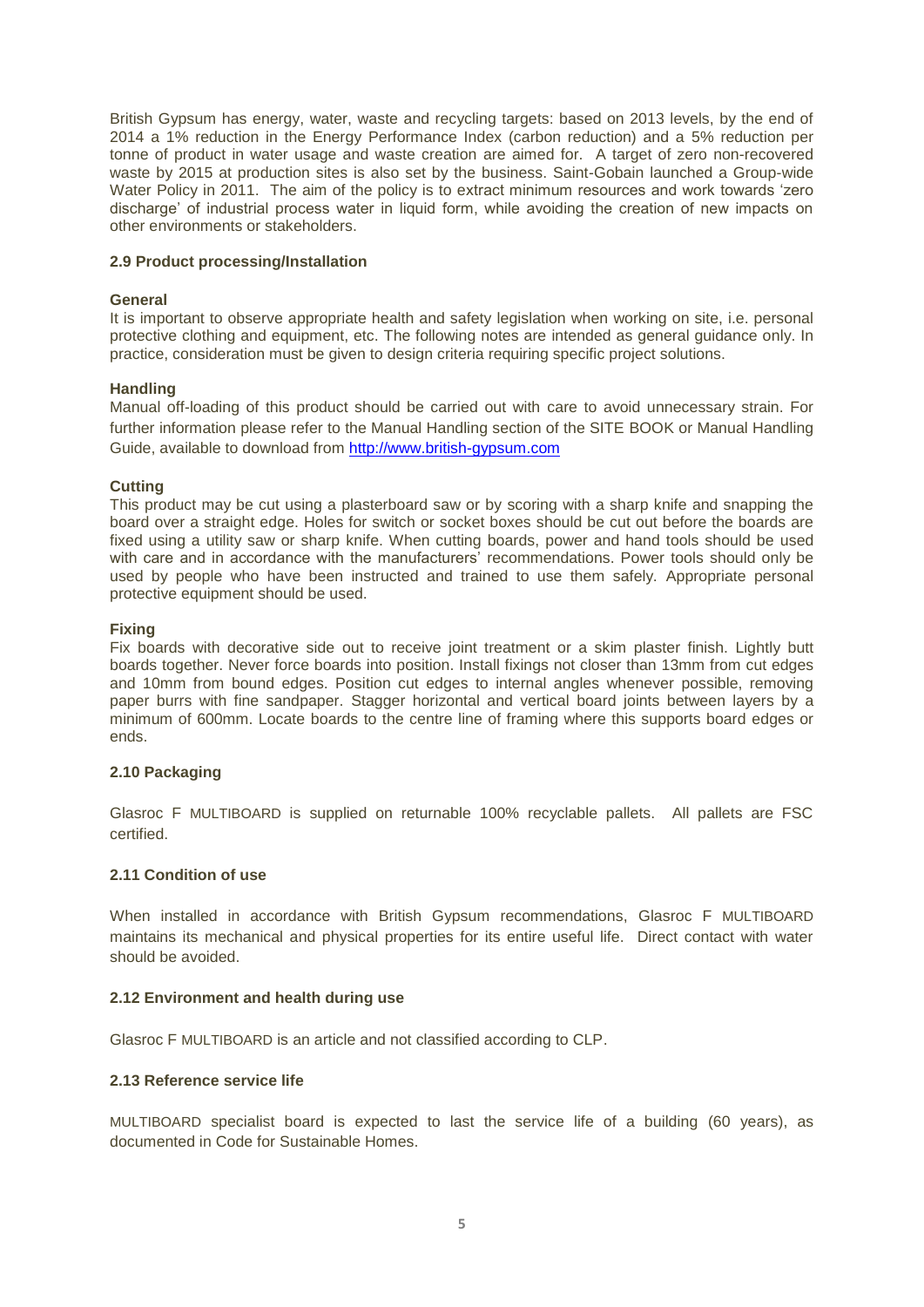#### **2.14 Extraordinary effects**

#### **Fire**

The surfaces of Glasroc F MULTIBOARD are designated Class 0 and (for the purposes of the national Building Regulations, UK Building Regulations, 2006, Approved Document B).

#### **Water**

Glasroc F MULTIBOARD is unsuitable for use in areas subject to continuously damp or humid conditions and must not be used to isolate dampness. Specialist boards are not suitable for use in temperatures above 49°C, but can be subjected to freezing conditions without risk of damage.

#### **Mechanical destruction**

Glasroc F MULTIBOARD is intended for commercial applications and is a stable product with no significant adverse environmental effects. The products should be installed according to British Gypsum's installation guidelines.

Also refer to section 2.3 Technical data.

#### **2.15 Re-use phase**

Glasroc F MULTIBOARD can be recycled through British Gypsum's dedicated Plasterboard Recycling service: 0800 6335040, [bgprs@saint-gobain.com](mailto:bgprs@saint-gobain.com)

#### **2.16 Disposal**

Waste from gypsum specialist boards is normally classified as 'non-hazardous, non-inert' and is fully recyclable. Recycling of the product through British Gypsum's dedicated Plasterboard Recycling Service is strongly recommended. Other methods of disposal are available. If a container of gypsum is sent to landfill, it must be deposited in a separate Monocell. The European waste catalog code is 17 08 02. Always seek the advice of a trained and competent professional.

#### **2.17 Further information**

British Gypsum, East Leake, Loughborough, Leicestershire. LE12 6HX 0115 945 1000 [http://www.british-gypsum.com](http://www.british-gypsum.com/)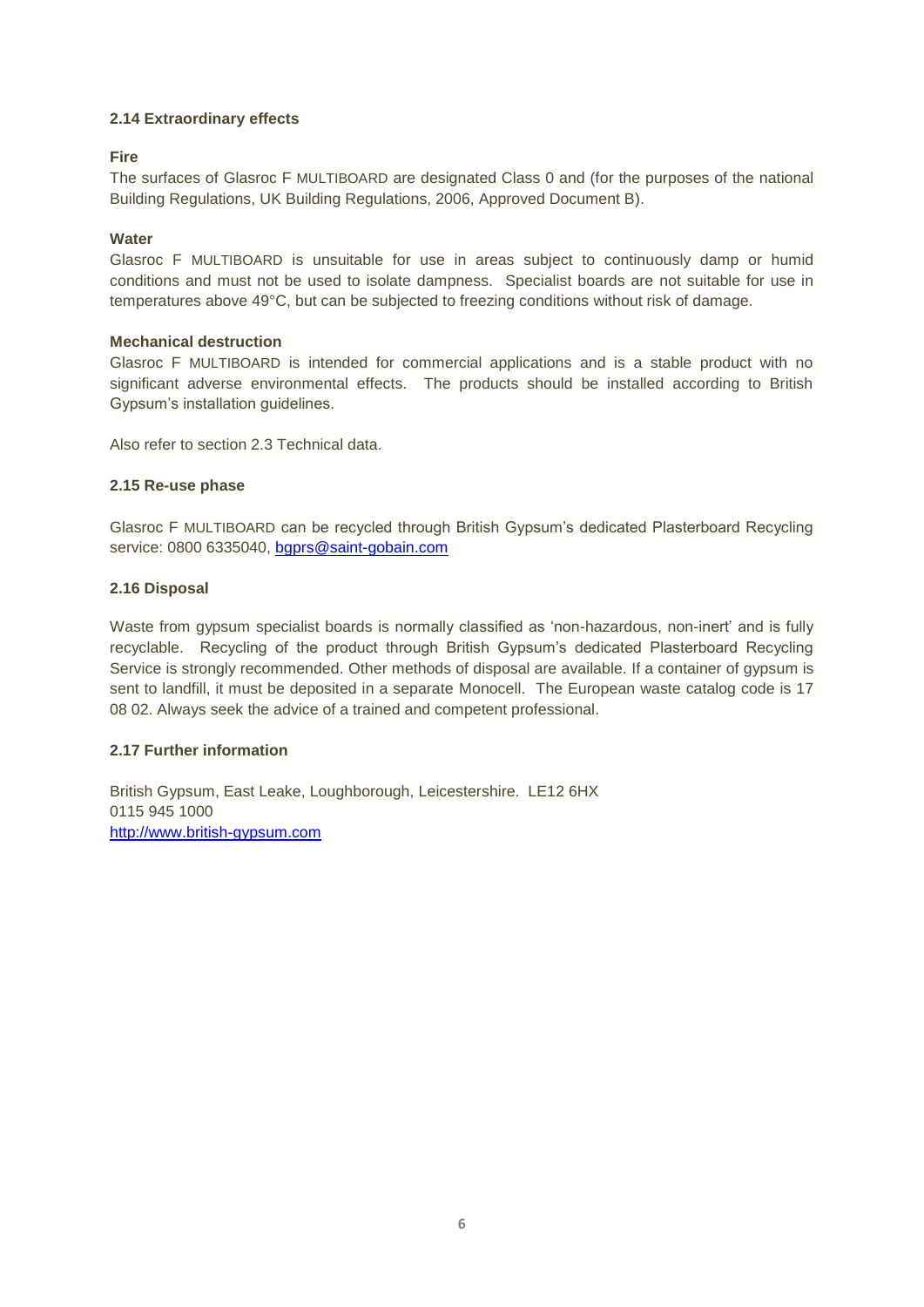# **3. LCA calculation rules**

| 3.1 | <b>FUNCTIONAL UNIT / DECLARED</b><br><b>UNIT</b> | The declared unit is $1m^2$ of 6mm thick<br>Glasroc F MULTIBOARD. The assumed<br>density is 1006.7 kg/m <sup>3</sup> (6.04 kg/m <sup>2</sup> ) of 6mm<br>MULTIBOARD.                                                                                                                                                                                                                                                                                                                                                 |
|-----|--------------------------------------------------|----------------------------------------------------------------------------------------------------------------------------------------------------------------------------------------------------------------------------------------------------------------------------------------------------------------------------------------------------------------------------------------------------------------------------------------------------------------------------------------------------------------------|
| 3.2 | <b>SYSTEM BOUNDARIES</b>                         | Cradle to Grave: Mandatory stages = A1-3,<br>A4-5, B1-7, C1-4.                                                                                                                                                                                                                                                                                                                                                                                                                                                       |
| 3.3 | <b>ESTIMATES AND</b><br><b>ASSUMPTIONS</b>       | Primary data was gathered from the only<br>production site in the UK.<br>The distance to a waste disposal site is<br>assumed to be 32km.<br>The end of life and installation waste<br>handling is taken from the Environment<br>Agency's draft report 'An investigation into<br>the disposal and recovery of gypsum waste'.                                                                                                                                                                                          |
| 3.4 | <b>CUT-OFF RULES</b>                             | Data for recycled waste (waste that isn't<br>landfilled or incinerated) is not included in this<br>model, only the transport to the waste<br>recycling centre. Whatever waste is recycled<br>in the Product stage $(A1 - A3)$ is below the<br>cut off limit (1%).                                                                                                                                                                                                                                                    |
| 3.5 | <b>BACKGROUND DATA</b>                           | All primary product data was provided by<br>British Gypsum. All secondary data was<br>retrieved using TEAM software using<br>Ecoinvent 2.2 (2010) and DEAM (2006)<br>databases.                                                                                                                                                                                                                                                                                                                                      |
| 3.6 | <b>DATA QUALITY</b>                              | Primary data was gathered from British<br>Gypsum production figures for one site in the<br>United Kingdom during the 2012 calendar<br>year. A 2008 fuel mix for electricity usage in<br>the UK was assumed for the production site.                                                                                                                                                                                                                                                                                  |
| 3.7 | <b>PERIOD UNDER REVIEW</b>                       | The data is representative of the<br>manufacturing processes of 2012.                                                                                                                                                                                                                                                                                                                                                                                                                                                |
| 3.8 | <b>ALLOCATIONS</b>                               | All production data has been calculated on a<br>mass basis. DSG is allocated by economics.                                                                                                                                                                                                                                                                                                                                                                                                                           |
| 3.9 | <b>COMPARABILITY</b>                             | A comparison or an evaluation of EPD data is<br>only possible where EN 15804 has been<br>followed and the same building context and<br>product-specific characteristics of<br>performance are taken into account and the<br>same stages have been included in the<br>system boundary. According to EN 15804,<br>EPD of construction products may not be<br>comparable if they do not comply with this<br>standard. According to ISO 21930, EPDs<br>might not be comparable if they are from<br>different programmes. |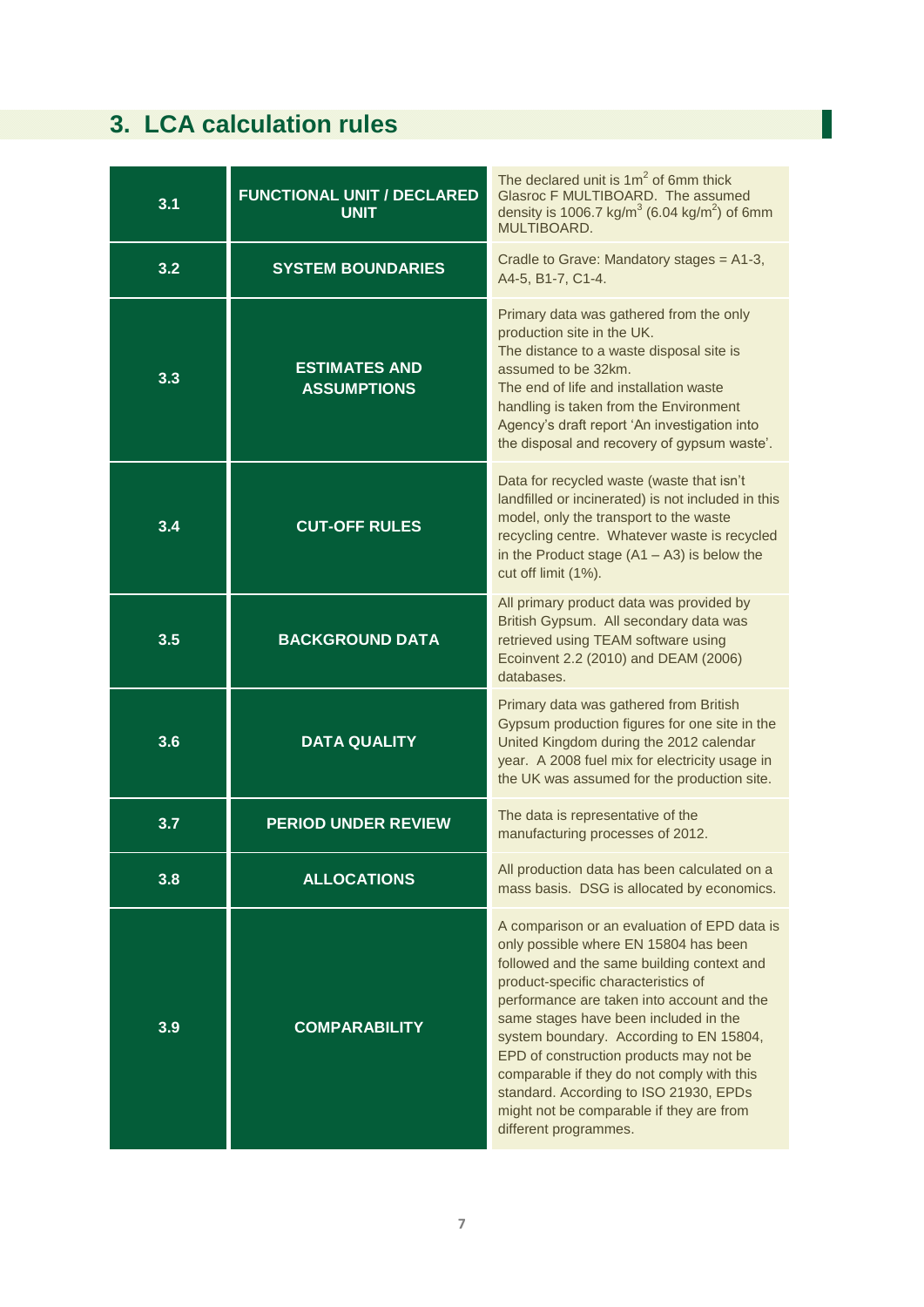## **4. LCA: Scenarios and additional technical information**

#### *Flow diagram of the Life Cycle*



### **Product stage, A1-A3**

#### **Description of the stage:**

The product stage of the specialist board products is subdivided into three modules: A1, A2 and A3 respectively "raw material supply", "transport" and "manufacturing".

#### **Description of scenarios and additional technical information**:

#### **A1, raw material supply**

This includes the extraction and processing of all raw materials and energy which occur upstream from the 6mm Glasroc F MULTIBOARD manufacturing process.

#### **A2, transport to the manufacturer**

The raw materials are transported to the manufacturing site. The modelling includes road, boat and/or train transportations (average values) of each raw material.

#### **A3, manufacturing**

This module includes the manufacture of products and the manufacture of packaging. The production of packaging material is taken into account at this stage. The processing of any waste arising from this stage is also included.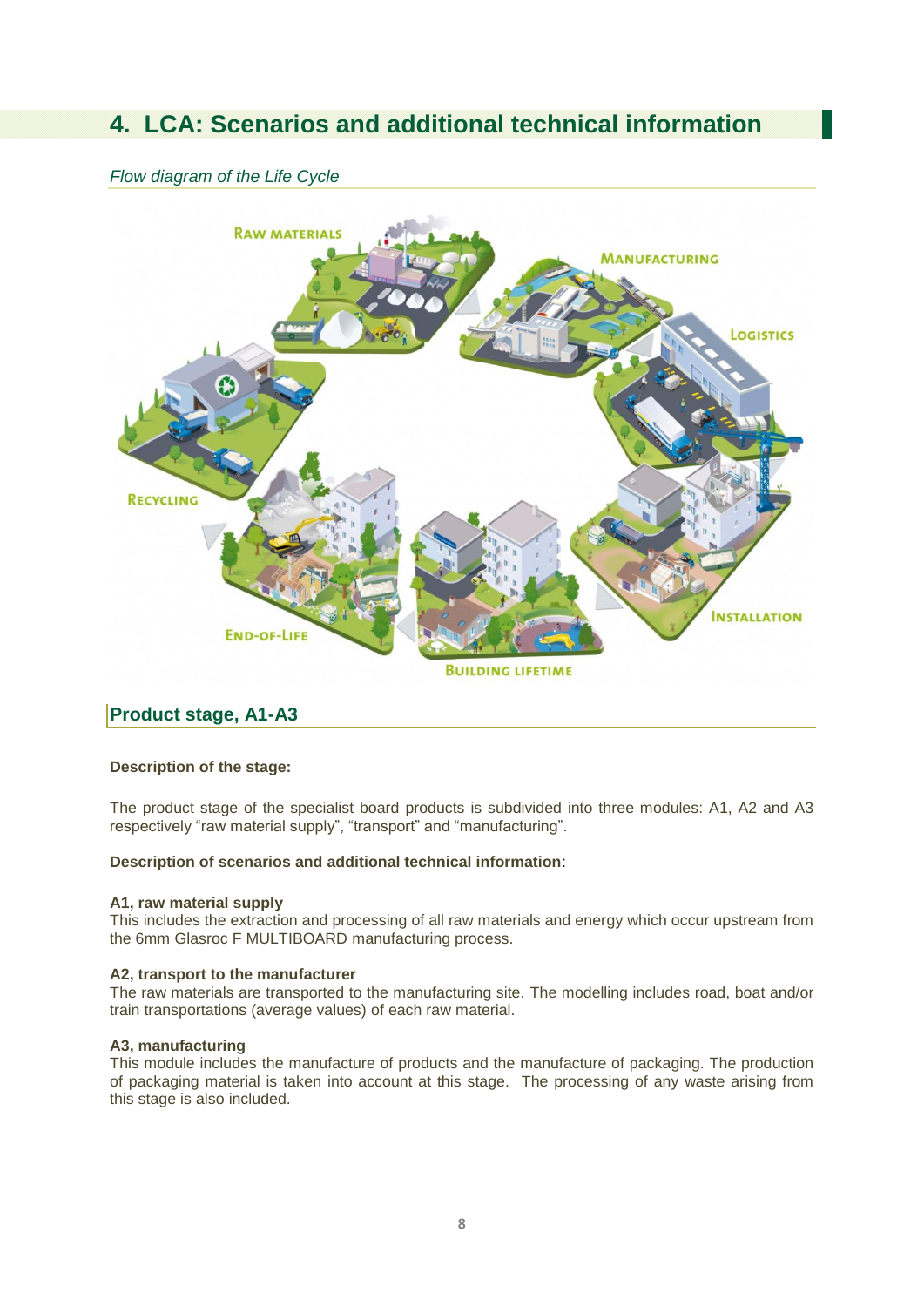#### **Description of the stage:**

The construction process stage is divided into two modules: A4, transport to the building site and A5, installation of 6mm Glasroc F MULTIBOARD in the building.

#### **A4, transport to the building site:**

The table below quantifies the parameters for transporting 6mm Glasroc F MULTIBOARD from production gate to the building site. The distance quoted is a weighted average for transport of 6mm Glasroc F MULTIBOARD in Great Britain in 2012, from the production site to building sites, calculated using postcodes of our customers and quantity of product travelled to each.

| <b>PARAMETER</b>                                                                                                   | <b>VALUE</b> (expressed per<br>functional/declared unit)                                                                          |  |  |  |  |  |  |  |  |
|--------------------------------------------------------------------------------------------------------------------|-----------------------------------------------------------------------------------------------------------------------------------|--|--|--|--|--|--|--|--|
| Fuel type and consumption of vehicle or vehicle<br>type used for transport e.g. long distance truck,<br>boat, etc. | 44 tonne articulated large goods vehicle (including<br>payload of 24 tonnes)<br>Diesel consumption 38 litres per 100 km travelled |  |  |  |  |  |  |  |  |
| <b>Distance</b>                                                                                                    | 267 km                                                                                                                            |  |  |  |  |  |  |  |  |
| <b>Capacity utilisation (including empty returns)</b>                                                              | 100% volume capacity<br>30% empty returns                                                                                         |  |  |  |  |  |  |  |  |
| <b>Bulk density of transported products</b>                                                                        | 1006.7 kg/m <sup>3</sup> (6.04 kg/m <sup>2</sup> )                                                                                |  |  |  |  |  |  |  |  |
| <b>Volume capacity utilisation factor</b>                                                                          | -1                                                                                                                                |  |  |  |  |  |  |  |  |

#### **A5, installation in the building:**

The table overleaf quantifies the parameters for installing 6mm Glasroc F MULTIBOARD at the building site. All installation materials and their waste processing are included.

Figures quoted in the table are based on the Environment Agency's draft report 'An investigation into the disposal and recovery of gypsum waste'. This states that 83% of construction and demolition waste is sent to landfill with the remaining 17% recycled.

British Gypsum encourages recycling construction waste.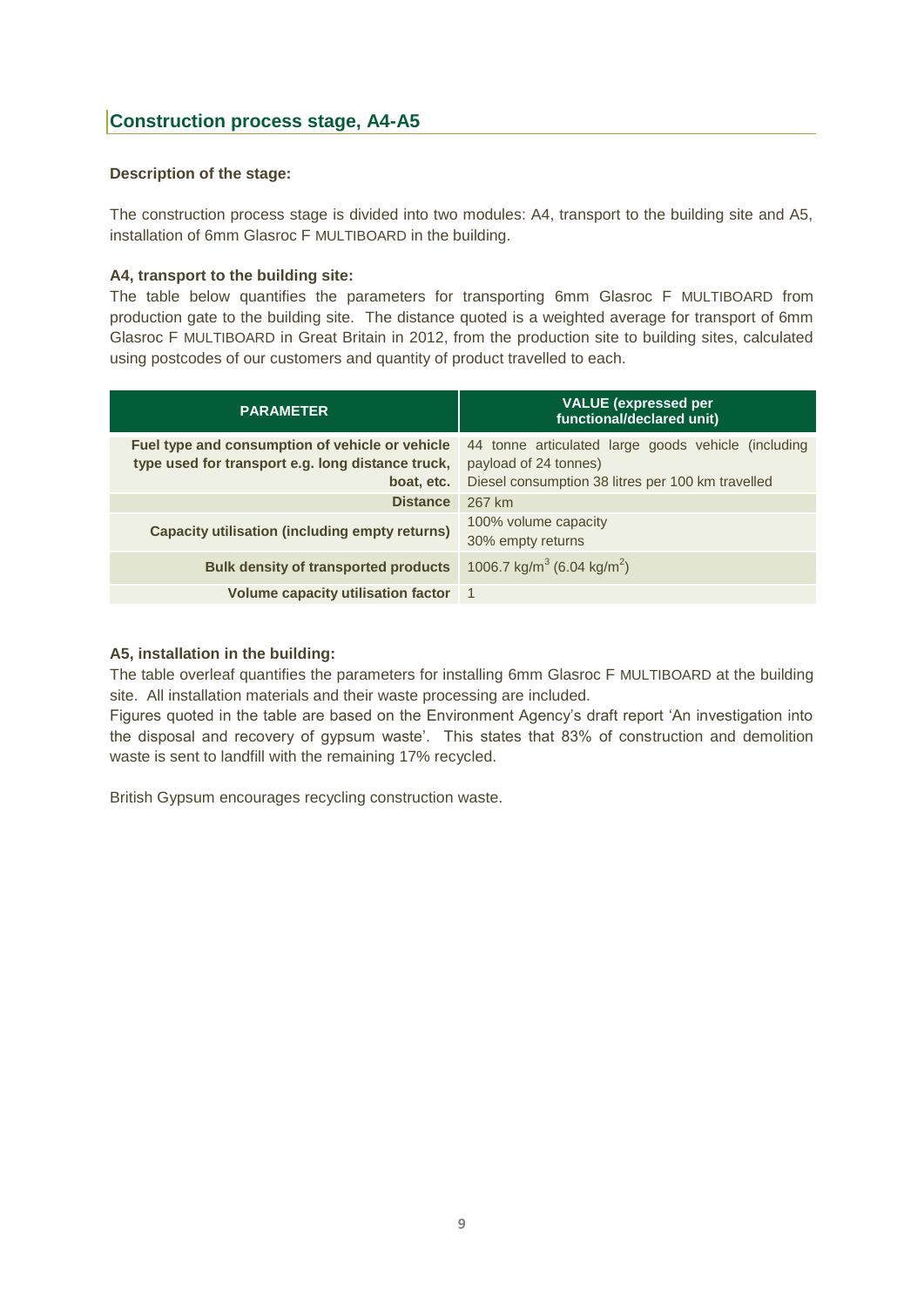| <b>PARAMETER</b>                                                                                                                                                                            | <b>VALUE</b> (expressed per<br>functional/declared unit)                                                                                                                                                                                 |
|---------------------------------------------------------------------------------------------------------------------------------------------------------------------------------------------|------------------------------------------------------------------------------------------------------------------------------------------------------------------------------------------------------------------------------------------|
| Ancillary materials for installation<br>(specified by materials)                                                                                                                            | Screws: 0.015 kg<br>Jointing Compound: 0.35 kg<br>Jointing Tape: 0.00063 kg                                                                                                                                                              |
| Water use                                                                                                                                                                                   | $0.11 \text{ m}^3$                                                                                                                                                                                                                       |
| Other resource use                                                                                                                                                                          | <b>None</b>                                                                                                                                                                                                                              |
| Quantitative description of energy type (regional<br>mix) and consumption during the installation<br><b>process</b>                                                                         | 0 energy use at installation                                                                                                                                                                                                             |
| Wastage of materials on the building site before<br>waste processing, generated by the product's<br>installation (specified by type)                                                        | 6mm Glasroc F MULTIBOARD: 0.604 kg<br>Screws: 0 kg<br>Jointing Compound: 0.035 kg<br>Jointing Tape: 0.000063 kg<br>Pallet: 0.261 kg                                                                                                      |
| Output materials (specified by type) as results of<br>waste processing at the building site e.g. of<br>collection for recycling, for energy recovering,<br>disposal<br>(specified by route) | 6mm Glasroc F MULTIBOARD: 0.103 kg to recycling<br>6mm Glasroc F MULTIBOARD: 0.501 kg to landfill<br>Screws: 0 kg<br>Jointing Compound: 0.035 kg to recycling<br>Jointing Tape: 0.000063 kg to landfill<br>Pallet: 0.261 kg to recycling |

### **Use stage (excluding potential savings), B1-B7**

#### **Description of the stage:**

The use stage is divided into the following stages:

- **B1, use or application of the installed product**
- **B2, maintenance**
- **B3, repair**
- **B4, replacement**
- **B5, refurbishment**
- **B6, operational energy use**
- **B7, operational water use**

#### **Description of scenarios and additional technical information:**

The product has a reference service life of 60 years. This assumes that the product will last in situ with no requirements for maintenance, repair, replacement or refurbishment throughout this period. Glasroc F MULTIBOARD is a passive building product; therefore it has no impact on this stage.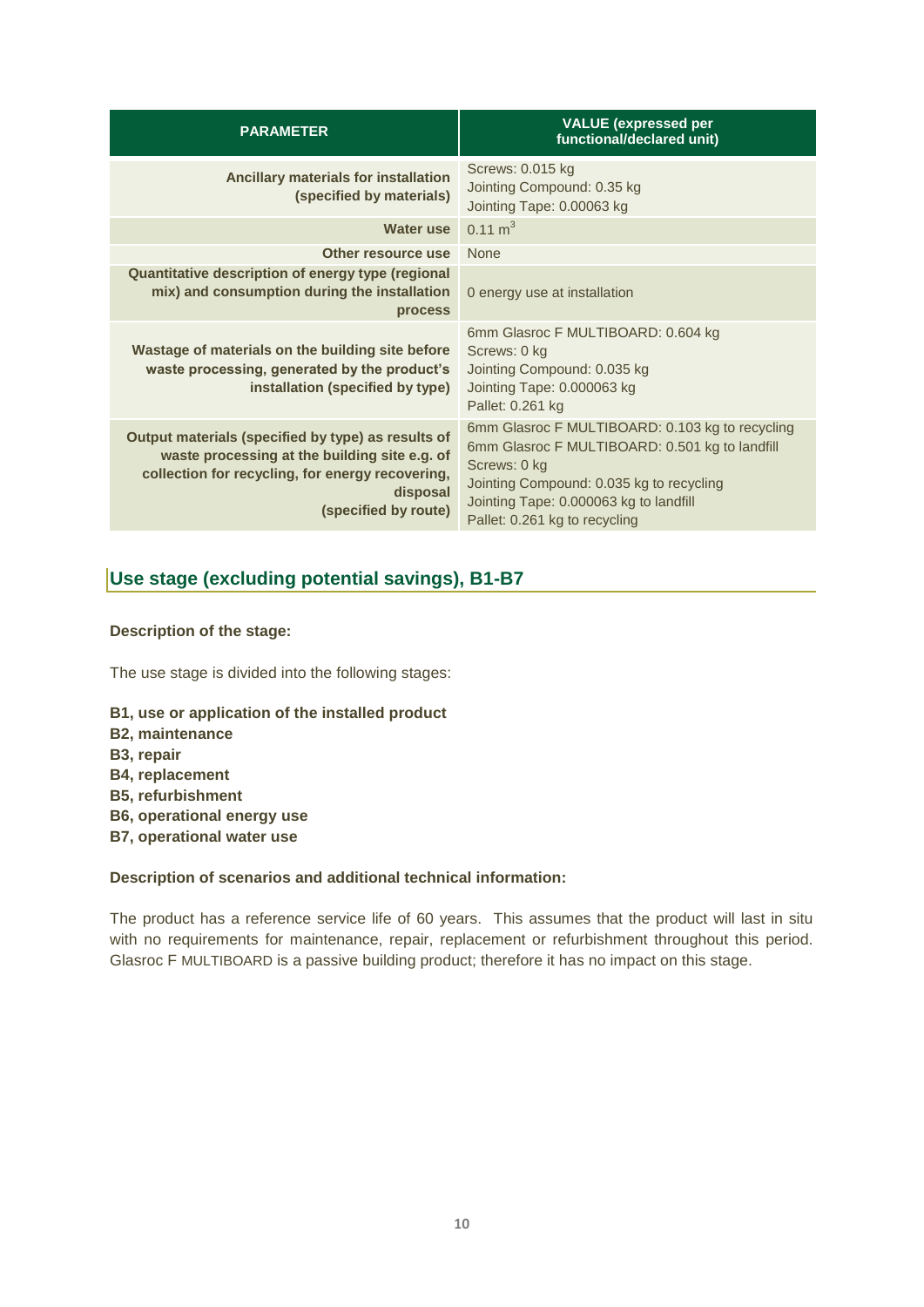### **End-of-life stage C1-C4**

#### **Description of the stage:**

This includes the following stages:

- **C1, de-construction, demolition**
- **C2, transport to waste processing**
- **C3, waste processing for reuse, recovery and/or recycling**
- **C4, disposal**

#### **Description of scenarios and additional technical information:**

The end of life scenarios have been taken from the Environment Agency's 'An investigation into the disposal and recovery of gypsum waste' draft report.

#### **End-of-life:**

| <b>PARAMETER</b>                                              | <b>VALUE</b> (expressed per<br>functional/declared unit) / DESCRIPTION                                                                                                                           |
|---------------------------------------------------------------|--------------------------------------------------------------------------------------------------------------------------------------------------------------------------------------------------|
| <b>Collection process specified by type</b>                   | 1.03 kg collected separately and down-cycled<br>5.01 kg collected with mixed de-construction and<br>demolition waste to landfill                                                                 |
| Recovery system specified by type                             | 1.03 kg for recycling                                                                                                                                                                            |
| Disposal specified by type                                    | 5.01 kg to landfill                                                                                                                                                                              |
| Assumptions for scenario development (e.g.<br>transportation) | 44 tonne articulated large goods vehicle (including<br>payload of 24 tonnes)<br>Diesel consumption 38 litres per 100 km travelled<br>32 km from construction/demolition site to waste<br>handler |

## **5. LCA: Results per m<sup>2</sup> of 6mm Glasroc F MULTIBOARD**

|                               | <b>PRODUCT</b><br><b>STAGE</b> |                | <b>CONSTRUCTION</b><br><b>STAGE</b> |                                      |           |             |           | <b>USE STAGE</b> |               |                              |                       |                               |                  | <b>END OF LIFE</b><br><b>STAGE</b> | <b>BENEFITS</b><br><b>AND</b><br><b>LOADS</b><br><b>BEYOND</b><br><b>THE</b><br><b>SYSTEM</b><br><b>BOUNDARY</b> |                |
|-------------------------------|--------------------------------|----------------|-------------------------------------|--------------------------------------|-----------|-------------|-----------|------------------|---------------|------------------------------|-----------------------|-------------------------------|------------------|------------------------------------|------------------------------------------------------------------------------------------------------------------|----------------|
| <b>Supply</b><br>Raw material | <b>Transport</b>               | Manufacturing  | Transport                           | Construction-Installation<br>process | Use       | Maintenance | Repair    | Replacement      | Refurbishment | use<br>energy<br>Operational | Operational water use | De-construction<br>demolition | <b>Transport</b> | Waste processing                   | Disposal                                                                                                         | Reuse-recovery |
| A <sub>1</sub>                | A2                             | A <sub>3</sub> | A <sub>4</sub>                      | A <sub>5</sub>                       | <b>B1</b> | <b>B2</b>   | <b>B3</b> | <b>B4</b>        | <b>B5</b>     | <b>B6</b>                    | <b>B7</b>             | C <sub>1</sub>                | C <sub>2</sub>   | C <sub>3</sub>                     | C <sub>4</sub>                                                                                                   | D              |
| X                             | X                              | X              | $\boldsymbol{\mathsf{x}}$           | X                                    | X         | X           | X         | X                | X             | X                            | X                     | X                             | X                | X                                  | $\boldsymbol{\mathsf{x}}$                                                                                        | <b>MND</b>     |

**Description of the system boundary (X = Included in LCA, MND = Module Not Declared)**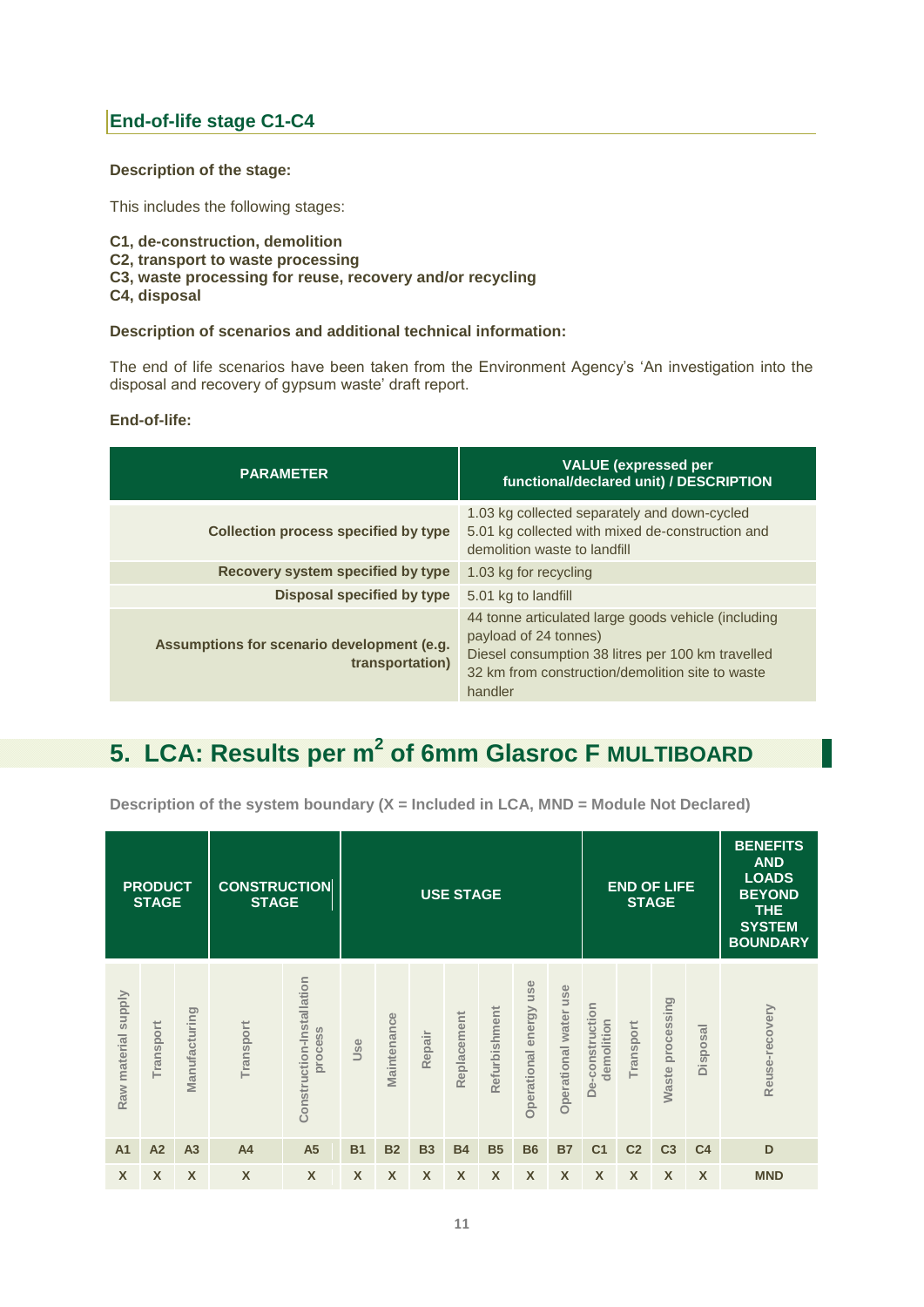| RESULTS OF THE LCA - ENVIRONMENTAL IMPACT: per m <sup>2</sup> of 6mm Glasroc F MULTIBOARD         |                                                                                                                                                                                                                                                                          |                                                                                                                                                                                                                                                                                                                                                                        |                                      |                                                                                                                                        |              |                        |              |              |              |                                                                                                     |                |               |                          |                     |                                       |
|---------------------------------------------------------------------------------------------------|--------------------------------------------------------------------------------------------------------------------------------------------------------------------------------------------------------------------------------------------------------------------------|------------------------------------------------------------------------------------------------------------------------------------------------------------------------------------------------------------------------------------------------------------------------------------------------------------------------------------------------------------------------|--------------------------------------|----------------------------------------------------------------------------------------------------------------------------------------|--------------|------------------------|--------------|--------------|--------------|-----------------------------------------------------------------------------------------------------|----------------|---------------|--------------------------|---------------------|---------------------------------------|
|                                                                                                   | <b>Product</b><br>stage                                                                                                                                                                                                                                                  |                                                                                                                                                                                                                                                                                                                                                                        | <b>Construction</b><br>process stage | Use stage                                                                                                                              |              |                        |              |              |              |                                                                                                     |                |               | <b>End-of-life stage</b> |                     |                                       |
| <b>Parameters</b>                                                                                 | A1/A2                                                                                                                                                                                                                                                                    |                                                                                                                                                                                                                                                                                                                                                                        | $\overline{c}$<br><b>A5</b> Install  | B1 Use                                                                                                                                 |              | Repair<br>$\mathbf{a}$ |              |              | $\circ$      | $\circ$<br>品                                                                                        |                | Transpor<br>8 | និ                       | ä<br>$\mathfrak{L}$ | D Reuse, recovery,<br>______recycling |
| Potential<br>Global<br>Warming                                                                    | $1.4E + 00$                                                                                                                                                                                                                                                              | 9.5E-02                                                                                                                                                                                                                                                                                                                                                                | 2.7E-01                              | $\mathbf{0}$                                                                                                                           | $\mathbf{0}$ | $\mathbf{0}$           | $\Omega$     | $\Omega$     | $\Omega$     | $\Omega$                                                                                            | $\overline{0}$ | 1.9E-02       | $\Omega$                 | $\mathbf{0}$        | <b>MND</b>                            |
| $(GWP)$ - kg $CO2$ equiv/FU                                                                       |                                                                                                                                                                                                                                                                          | The global warming potential of a gas refers to the total contribution to global warming resulting from the emission<br>of one unit of that gas relative to one unit of the reference gas, carbon dioxide, which is assigned a value of 1.                                                                                                                             |                                      |                                                                                                                                        |              |                        |              |              |              |                                                                                                     |                |               |                          |                     |                                       |
|                                                                                                   | 3.7E-08                                                                                                                                                                                                                                                                  | 6.6E-08                                                                                                                                                                                                                                                                                                                                                                | 3.3E-08                              | $\Omega$                                                                                                                               | $\Omega$     | $\mathbf{0}$           | $\Omega$     | $\mathbf{0}$ | $\Omega$     | $\Omega$                                                                                            | $\mathbf{0}$   | 1.3E-08       | $\Omega$                 | $\mathbf{0}$        | <b>MND</b>                            |
| Ozone Depletion (ODP)<br>kg CFC 11 equiv/FU                                                       |                                                                                                                                                                                                                                                                          | Destruction of the stratospheric ozone layer which shields the earth from ultraviolet radiation harmful to life.<br>This destruction of ozone is caused by the breakdown of certain chlorine and/or bromine containing compounds (chlorofluorocarbons or halons),<br>which break down when they reach the stratosphere and then catalytically destroy ozone molecules. |                                      |                                                                                                                                        |              |                        |              |              |              |                                                                                                     |                |               |                          |                     |                                       |
| Acidification potential (AP)                                                                      | 4.0E-03                                                                                                                                                                                                                                                                  | 5.7E-04                                                                                                                                                                                                                                                                                                                                                                | 1.0E-03                              | $\mathbf{0}$                                                                                                                           | $\Omega$     | $\mathbf{0}$           | $\mathbf{0}$ | $\Omega$     | $\Omega$     | $\Omega$                                                                                            | $\Omega$       | 1.1E-04       |                          | $\mathbf{0}$        | <b>MND</b>                            |
| kg SO <sub>2</sub> equiv/FU                                                                       | Acid depositions have negative impacts on natural ecosystems and the man-made environment incl. buildings.<br>The main sources for emissions of acidifying substances are agriculture and fossil fuel combustion used for electricity production, heating and transport. |                                                                                                                                                                                                                                                                                                                                                                        |                                      |                                                                                                                                        |              |                        |              |              |              |                                                                                                     |                |               |                          |                     |                                       |
| Eutrophication potential (EP)<br>kg $(PO4)3$ equiv/FU                                             | 2.7E-04                                                                                                                                                                                                                                                                  | 1.4E-04                                                                                                                                                                                                                                                                                                                                                                | $1.2E-04$                            | $\Omega$                                                                                                                               | $\Omega$     | $\Omega$               | $\Omega$     | $\Omega$     | $\Omega$     | $\overline{0}$                                                                                      | $\overline{0}$ | 2.8E-05       | $\Omega$                 | 3.3E-04             | <b>MND</b>                            |
|                                                                                                   |                                                                                                                                                                                                                                                                          |                                                                                                                                                                                                                                                                                                                                                                        |                                      | Excessive enrichment of waters and continental surfaces with nutrients, and the associated adverse biological effects.                 |              |                        |              |              |              |                                                                                                     |                |               |                          |                     |                                       |
| Photochemical ozone<br>creation (POPC)                                                            | 3.9E-04                                                                                                                                                                                                                                                                  | 1.3E-05                                                                                                                                                                                                                                                                                                                                                                | 7.6E-05                              | $\mathbf{0}$                                                                                                                           | $\mathbf{0}$ | $\mathbf{0}$           | $\mathbf{0}$ | $\mathbf{0}$ | $\mathbf{0}$ | $\mathbf{0}$                                                                                        | $\mathbf{0}$   | 2.5E-06       | $\mathbf{0}$             | $\overline{0}$      | <b>MND</b>                            |
| kg Ethene equiv/FU                                                                                |                                                                                                                                                                                                                                                                          |                                                                                                                                                                                                                                                                                                                                                                        |                                      | The reaction of nitrogen oxides with hydrocarbons in the presence of sunlight to form ozone is an example of a photochemical reaction. |              |                        |              |              |              | Chemical reactions brought about by the light energy of the sun.                                    |                |               |                          |                     |                                       |
| Abiotic depletion potential for<br>non-fossil resources<br>$(ADP -$<br>elements) - kg Sb equiv/FU | 5.4E-09                                                                                                                                                                                                                                                                  | $1.5E-11$                                                                                                                                                                                                                                                                                                                                                              | $6.1E-09$                            | $\Omega$                                                                                                                               | $\mathbf{0}$ | $\Omega$               | $\Omega$     | $\Omega$     | $\cap$       | $\Omega$                                                                                            | $\Omega$       | 3.0E-12       | $\Omega$                 | $\overline{0}$      | <b>MND</b>                            |
| Abiotic depletion potential for<br>(ADP-fossil<br>fossil resources                                |                                                                                                                                                                                                                                                                          | 3.2E+01 1.2E+00                                                                                                                                                                                                                                                                                                                                                        | $5.2E + 00$                          | $\mathbf{0}$                                                                                                                           | $\mathbf{0}$ | $\mathbf{0}$           | $\mathbf{0}$ | $\mathbf{0}$ | $\mathbf{0}$ | $\Omega$                                                                                            | $\mathbf{0}$   | 2.3E-01       | $\mathbf{0}$             | $\mathbf{0}$        | <b>MND</b>                            |
| resources) - MJ/FU                                                                                |                                                                                                                                                                                                                                                                          |                                                                                                                                                                                                                                                                                                                                                                        |                                      |                                                                                                                                        |              |                        |              |              |              | Consumption of non-renewable resources, thereby lowering their availability for future generations. |                |               |                          |                     |                                       |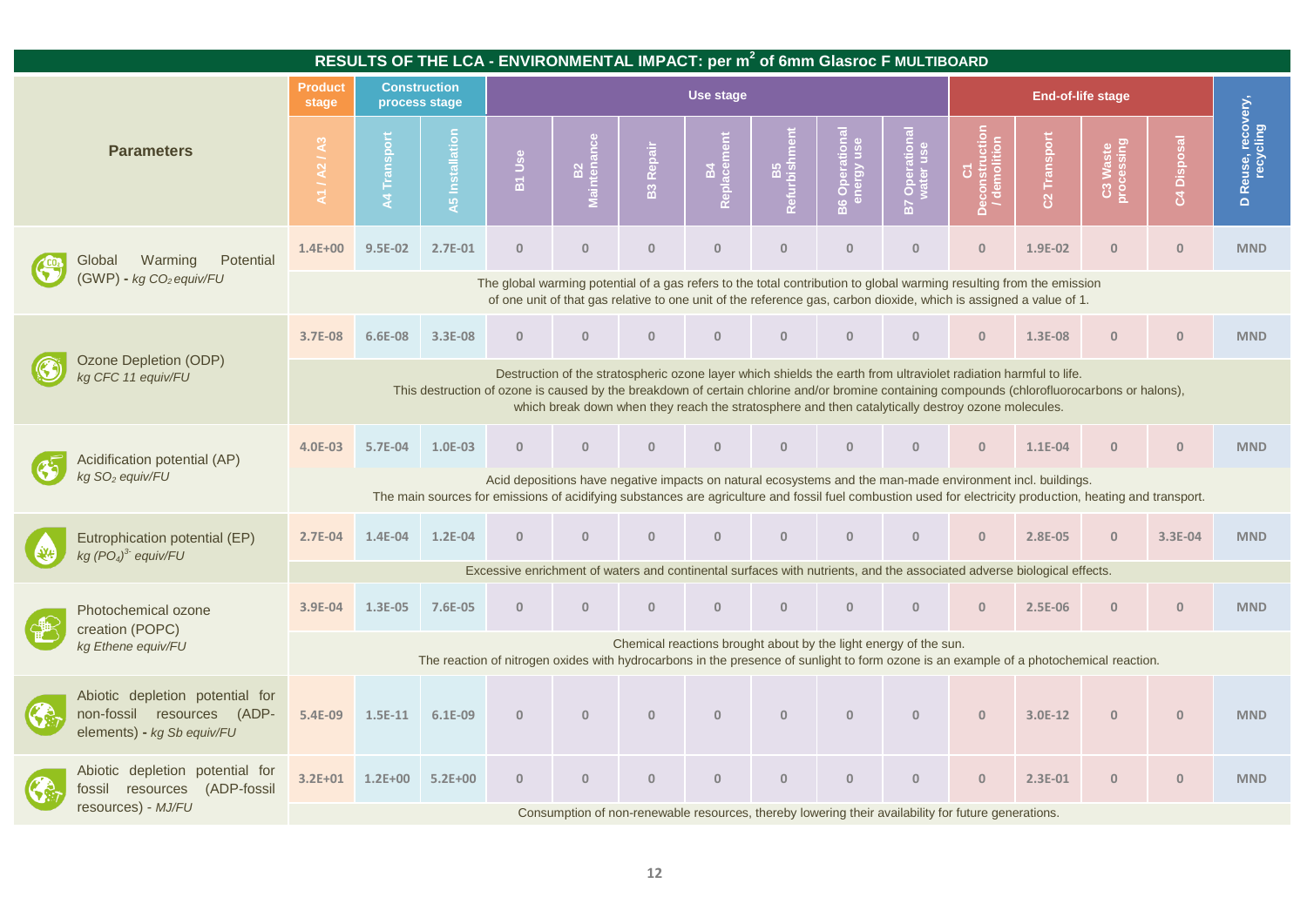| RESULTS OF THE LCA - RESOURCE USE: per m <sup>2</sup> of 6mm Glasroc F MULTIBOARD                       |                         |              |                                      |              |                   |                  |                          |                   |                      |                      |                                       |                |                        |                |                                         |  |
|---------------------------------------------------------------------------------------------------------|-------------------------|--------------|--------------------------------------|--------------|-------------------|------------------|--------------------------|-------------------|----------------------|----------------------|---------------------------------------|----------------|------------------------|----------------|-----------------------------------------|--|
|                                                                                                         | <b>Product</b><br>stage |              | <b>Construction</b><br>process stage |              |                   |                  | Use stage                |                   |                      |                      |                                       |                | End-of-life stage      |                |                                         |  |
| <b>Parameters</b>                                                                                       | A1/A2/A3                | A4 Transport | A5 Installation                      | B1 Use       | B2<br>Maintenance | <b>B3 Repair</b> | <b>B4</b><br>Replacement | B5<br>Refurbishme | Opera<br>nergy<br>B6 | vater use<br>B7 Open | C1<br>Deconstructio<br>n / demolition | Transport<br>8 | C3 Waste<br>processing | C4 Disposal    | Reuse, recovery,<br>recycling<br>$\Box$ |  |
| Use of renewable primary<br>energy as energy carrier (PERE)<br>- MJ/FU                                  | $2.6E + 00$             | 2.6E-04      | 7.7E-01                              | $\mathbb O$  | $\mathbf{0}$      | $\mathbf{0}$     | $\mathbf{0}$             | $\mathbf{0}$      | $\mathbf{0}$         | $\mathbf{0}$         | $\overline{0}$                        | 5.1E-05        | $\overline{0}$         | $\overline{0}$ | <b>MND</b>                              |  |
| Use of renewable primary<br><b>CALLES</b><br>energy resources as material<br>utilisation (PERM) - MJ/FU |                         |              |                                      |              |                   |                  |                          |                   |                      |                      |                                       |                |                        |                | <b>MND</b>                              |  |
| Total use of renewable primary energy<br>resources (PERT) - MJ/FU                                       | $2.6E + 00$             | 2.6E-04      | 7.7E-01                              | $\mathbf{0}$ | $\mathbf{0}$      | $\mathbf{0}$     | $\mathbf{0}$             | $\mathbf{0}$      | $\mathbf{0}$         | $\mathbf{0}$         | $\mathbf{0}$                          | $5.1E-05$      | $\mathbf{0}$           | $\overline{0}$ | <b>MND</b>                              |  |
| Use of non-renewable primary<br>energy as energy carrier<br>$(PENRE) - MJ/FU$                           | $3.7E + 01$             | $1.2E + 00$  | $6.0E + 00$                          | $\mathbf{0}$ | $\mathbf{0}$      | $\mathbf{0}$     | $\mathbf{0}$             | $\mathbf{0}$      | $\mathbf{0}$         | $\mathbf{0}$         | $\mathbf{0}$                          | 2.3E-01        | $\mathbf{0}$           | $\overline{0}$ | <b>MND</b>                              |  |
| Use of non-renewable primary<br>energy as material utilisation<br>(PENRM) - MJ/FU                       |                         |              |                                      |              |                   |                  |                          |                   |                      |                      |                                       |                |                        |                | <b>MND</b>                              |  |
| use of non-renewable primary<br>Total<br>energy (PENRT) - MJ/FU                                         | $3.7E + 01$             | $1.2E + 00$  | $6.0E + 00$                          | $\mathbb O$  | $\mathbf{0}$      | $\bf 0$          | $\mathbb O$              | $\bf 0$           | $\bf 0$              | $\mathbf{0}$         | $\mathbf{0}$                          | 2.3E-01        | $\overline{0}$         | $\overline{0}$ | <b>MND</b>                              |  |
| Use of secondary material (SM)<br>kg/FU                                                                 | 4.9E-03                 | $\mathbf{0}$ | 2.8E-02                              | $\mathbf{0}$ | $\mathbf{0}$      | $\mathbf{0}$     | $\mathbf{0}$             | $\mathbf{0}$      | $\mathbf{0}$         | $\mathbf{0}$         | $\mathbf{0}$                          | $\mathbf{0}$   | $\overline{0}$         | $\overline{0}$ | <b>MND</b>                              |  |
| Use of renewable secondary<br>fuels (RSF) - MJ/FU                                                       |                         |              |                                      |              |                   |                  |                          |                   |                      |                      |                                       |                |                        |                | <b>MND</b>                              |  |
| Use of non-renewable<br>secondary fuels (NRSF) - MJ/FU                                                  |                         |              |                                      |              |                   |                  |                          |                   |                      |                      |                                       |                |                        |                | <b>MND</b>                              |  |
| Use of net fresh water (FW) -<br>$m^3$ /FU                                                              | 4.1E-03                 | $1.1E-04$    | 1.9E-03                              | $\mathbf{0}$ | $\mathbf{0}$      | $\mathbf{0}$     | $\mathbf{0}$             | $\mathbf{0}$      | $\mathbf{0}$         | $\mathbf{0}$         | $\mathbf{0}$                          | $2.2E-05$      | $\overline{0}$         | $\mathbf{0}$   | <b>MND</b>                              |  |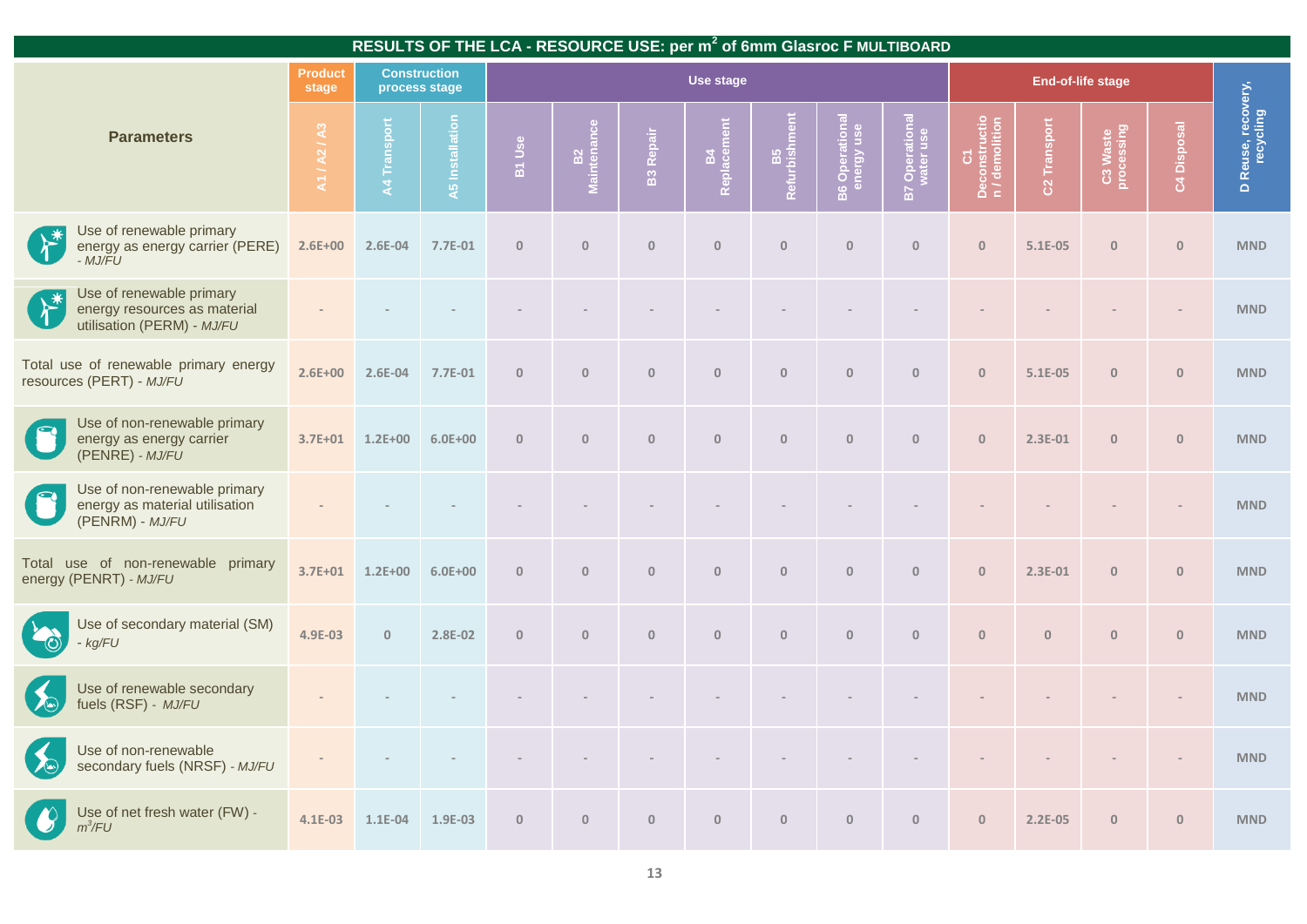|                         |                                                                 |                         |              |                                      | RESULTS OF THE LCA - OUTPUT FLOWS AND WASTE CATEGORIES: per m <sup>2</sup> of 6mm Glasroc F MULTIBOARD |                   |                  |                   |                     |                                     |                       |                               |                          |                        |              |                                         |
|-------------------------|-----------------------------------------------------------------|-------------------------|--------------|--------------------------------------|--------------------------------------------------------------------------------------------------------|-------------------|------------------|-------------------|---------------------|-------------------------------------|-----------------------|-------------------------------|--------------------------|------------------------|--------------|-----------------------------------------|
|                         |                                                                 | <b>Product</b><br>stage |              | <b>Construction</b><br>process stage | Use stage                                                                                              |                   |                  |                   |                     |                                     |                       |                               | End-of-life stage        |                        |              |                                         |
| <b>Parameters</b>       |                                                                 | A1/A2/A3                | A4 Transport | <b>A5</b> Installation               | B1 Use                                                                                                 | B2<br>Maintenance | <b>B3 Repair</b> | B4<br>Replacement | B5<br>Refurbishment | <b>B6 Operational</b><br>energy use | <b>B7 Operational</b> | Deconstructio<br>n/demolition | C <sub>2</sub> Transport | C3 Waste<br>processing | C4 Disposal  | Reuse, recovery,<br>Lecycling<br>$\Box$ |
| $\Delta$                | Hazardous waste disposed<br>$(HWD) - kg/FU$                     | 3.6E-05                 | 2.7E-05      | 4.9E-04                              | $\mathbf{0}$                                                                                           | $\mathbf{0}$      | $\mathbf{0}$     | $\mathbf{0}$      | $\mathbf{0}$        | $\overline{0}$                      | $\mathbf{0}$          | $\mathbf{0}$                  | 5.3E-06                  | $\mathbf{0}$           | $\mathbf{0}$ | <b>MND</b>                              |
| $\blacksquare$          | Non-hazardous(including inert)<br>waste disposed (NHWD) - kg/FU | 5.3E-02                 | 1.3E-04      | 1.1E-01                              | $\mathbf{0}$                                                                                           | $\mathbb O$       | $\mathbf{0}$     | $\mathbb O$       | $\mathbb O$         | $\overline{0}$                      | $\mathbf{0}$          | $\mathbf{0}$                  | 2.5E-05                  | $\mathbf{0}$           | $5.0E + 00$  | <b>MND</b>                              |
| $\overline{\mathbf{E}}$ | Radioactive waste disposed<br>$(RWD) - kg/FU$                   | 2.1E-05                 | 1.9E-05      | 1.1E-05                              | $\mathbf 0$                                                                                            | $\mathbb O$       | $\mathbf{0}$     | $\mathbf{0}$      | $\mathbf{0}$        | $\overline{0}$                      | $\mathbf{0}$          | $\mathbf{0}$                  | 3.7E-06                  | $\mathbf{0}$           | $\mathbf 0$  | <b>MND</b>                              |
| $\circledcirc$          | Components for re-use (CRU) -<br>kg/FU                          |                         |              |                                      |                                                                                                        |                   |                  |                   |                     |                                     |                       |                               |                          |                        |              | <b>MND</b>                              |
| $\bigcirc$ .            | Materials for recycling (MFR) -<br>kg/FU                        | 1.4E-01                 | 5.5E-07      | $9.2E-01$                            | $\mathbf{0}$                                                                                           | $\mathbb O$       | $\mathbf{0}$     | $\mathbf{0}$      | $\mathbf{0}$        | $\overline{0}$                      | $\mathbf{0}$          | $\mathbf{0}$                  | 1.1E-07                  | $\mathbf{0}$           | $\mathbb O$  | <b>MND</b>                              |
| $\circledcirc$          | Materials for energy recovery<br>$(MER) - kg/FU$                |                         |              |                                      |                                                                                                        |                   |                  |                   |                     |                                     |                       |                               |                          |                        |              | <b>MND</b>                              |
| $\circledcirc$          | Exported electrical energy (EEE)<br>- MJ/FU                     | $\mathbf{0}$            | $\mathbf 0$  | $\mathbf{0}$                         | $\mathbf{0}$                                                                                           | $\mathbf{0}$      | $\mathbf{0}$     | $\mathbf{0}$      | $\mathbf{0}$        | $\overline{0}$                      | $\mathbf{0}$          | $\mathbf{0}$                  | $\mathbb O$              | $\mathbf{0}$           | $\mathbf{0}$ | <b>MND</b>                              |
| $\circled{s}$           | Exported thermal energy (EET) -<br>MJ/FU                        | 1.6E-05                 | $\mathbf{0}$ | 8.2E-03                              | $\mathbf{0}$                                                                                           | $\bf 0$           | $\mathbf 0$      | $\bf 0$           | $\bf 0$             | $\overline{0}$                      | $\mathbf 0$           | $\pmb{0}$                     | $\overline{0}$           | $\bf 0$                | $\mathbf{0}$ | <b>MND</b>                              |

**READING GUIDE:**

**Reading Example: -1.2E-05 = 1.2 x 10-5**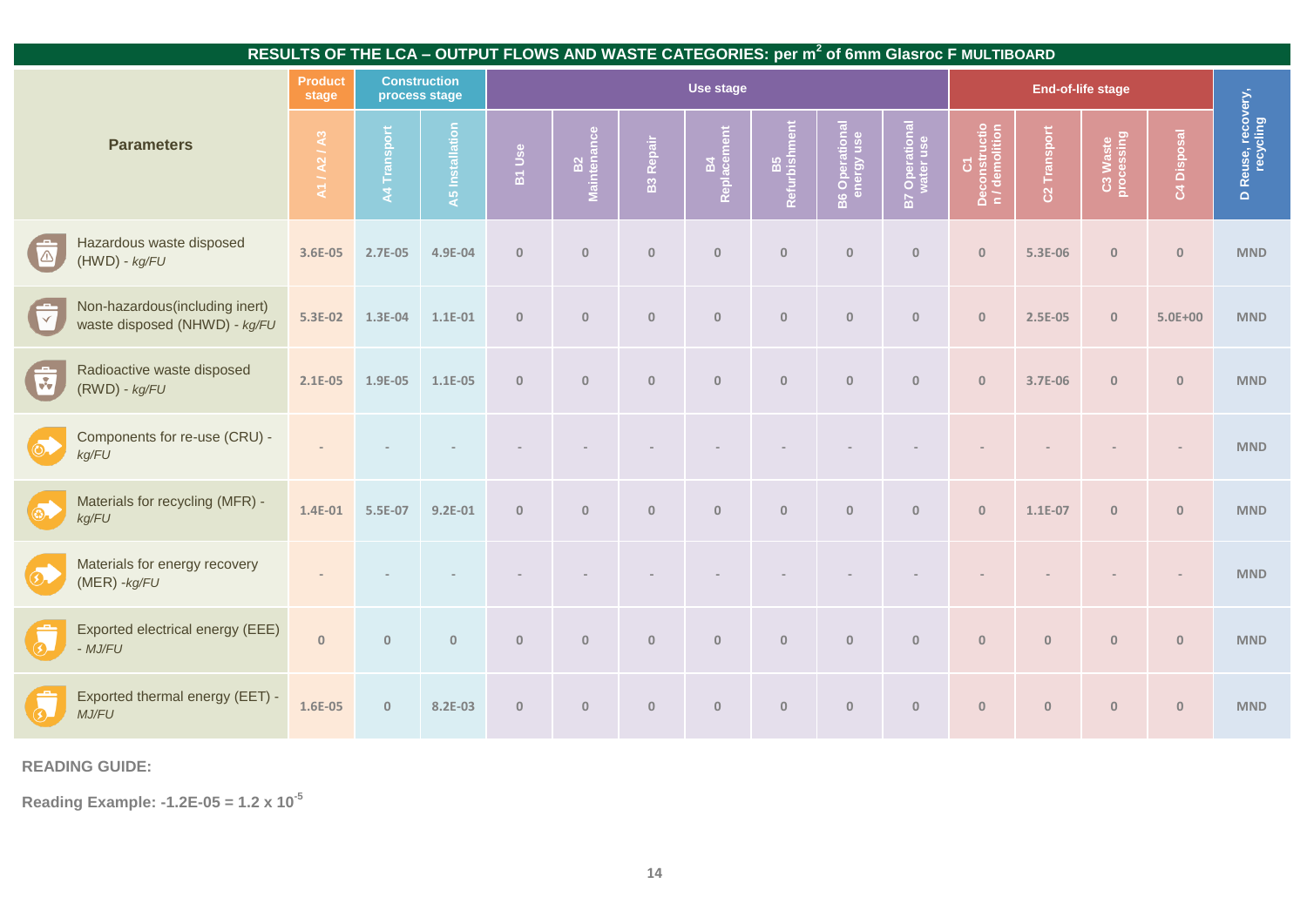### **6. LCA results interpretation**

The Product stage (A1-A3) is responsible for over 65% of 6mm Glasroc f MULTIBOARD in its lifetime for the following impacts: Global Warming, Non-renewable resources consumption, Energy consumption and Water consumption. The Installation stage (A5) is responsible for over 11% of the same impacts. Waste production is primarily attributed to the End-of-life stage. This is due to 83% of 6mm Glasroc f MULTIBOARD modelled as being landfilled at the end of its life.

39.84MJ of the total primary energy comes from the Product stage of the life cycle. The main fuel used on British Gypsum sites is natural gas. It accounts for over 80% of energy usage.

Production methods utilise only abstracted borehole water in the manufacturing process.



British Gypsum send zero gypsum waste to landfill.

[1] This indicator corresponds to the abiotic depletion potential of fossil resources.

[2] This indicator corresponds to the total use of primary energy.

[3] This indicator corresponds to the use of net fresh water.

[4] This indicator corresponds to the sum of hazardous, non-hazardous and radioactive waste disposed.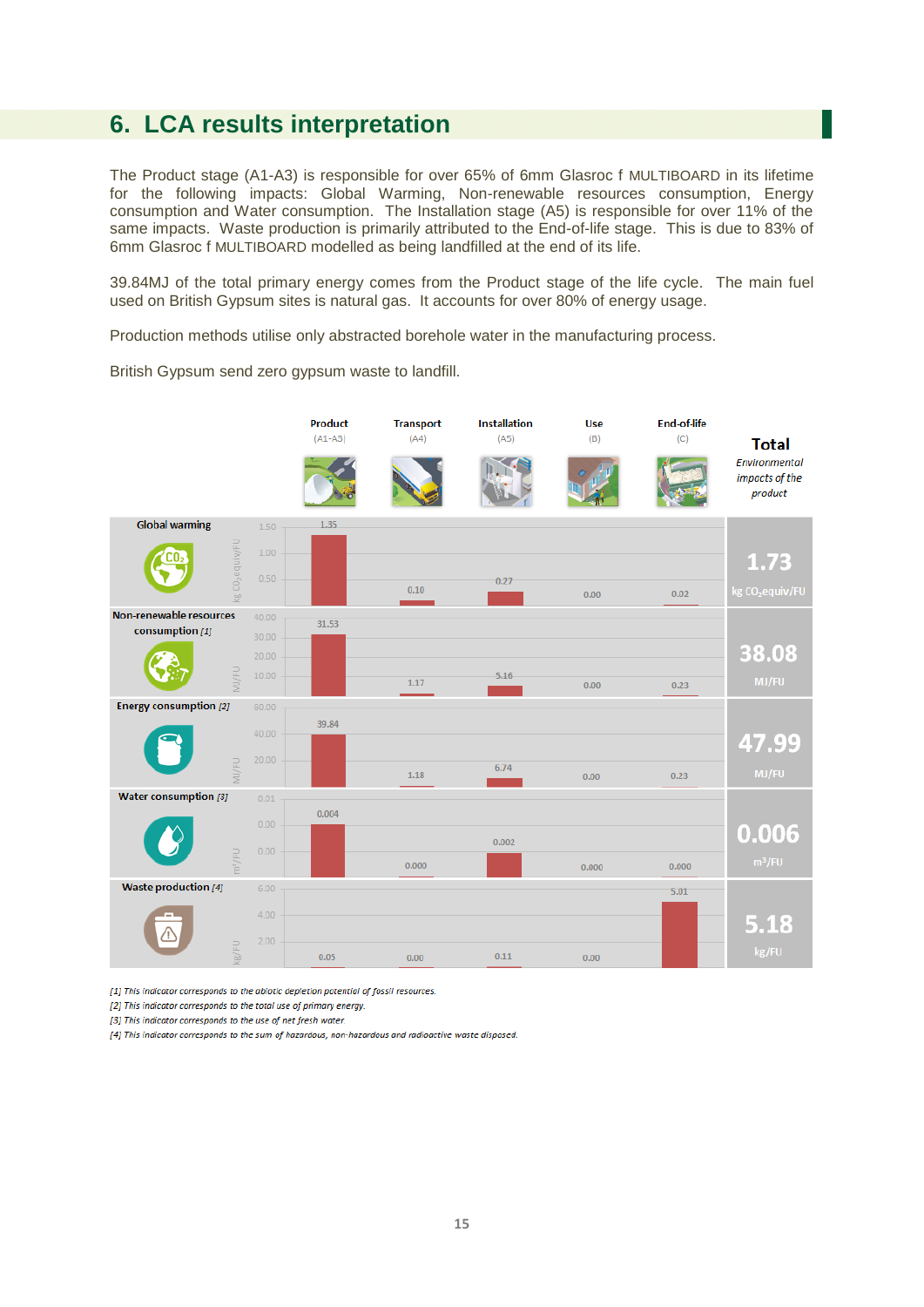## **7. Requisite evidence**

#### **VOC emissions**

The standards used widely in Europe to evaluate VOC levels in specialist board products are EN13419 & ISO16000. Based upon indicative testing of a sample of specialist board products, Gyproc plaster board is estimated not to contain a VOC content or Formaldehyde content which exceeds the requirements of European voluntary labelling schemes connected with indoor air quality.

### **8. References**

#### **General principles**

The International EPD® System PCR 2012:01 version 1.2 for Construction Products and CPC 54 construction services.

#### **PCR**

Institut Bauen und Umwelt e.V., Königswinter (pub.): Product Category Rules for Building-Related Products and Services from the range of Environmental Product Declarations of Institut Bauen und Umwelt (IBU), Part A: Calculation Rules for the Life Cycle Assessment and Requirements on the Background Report, 1.2, April 2013.

Institut Bauen und Umwelt e.V., Königswinter (pub.): Product Category Rules for Building-Related Products and Services from the range of Environmental Product Declarations of Institut Bauen und Umwelt (IBU), Part B: Requirements on the EPD for Plasterboard. Version 1.5, October 2013.

#### **Standards:**

#### **BES 6001: Issue 2**

Responsible sourcing of construction products.

#### **BS:OHSAS 18001:2007**

Occupational Health and Safety Management.

#### **Code for Sustainable Homes 2008**

Setting the standard in sustainability for new homes

#### **EA 2012 Draft Report**

An investigation into the disposal and recovery of gypsum waste. Environment Agency.

#### **EN 13419 series**

Indoor Air – superseded by ISO 16000.

#### **EN 15283:2008 + A1:2009**

Gypsum boards with fibrous reinforcement – Definitions, requirements and test methods.

#### **EN 15804:2012-04**

Sustainability of construction works – Environmental Product Declarations – Core rules for the product category of construction products.

#### **ISO 9001:2008**

Quality management systems - Requirements.

#### **ISO 14001:2004**

Environmental management systems – Requirements with guidance for use.

#### **ISO 14025:2011-10**

Environmental labels and declarations – Type III environmental declarations – Principles and procedures.